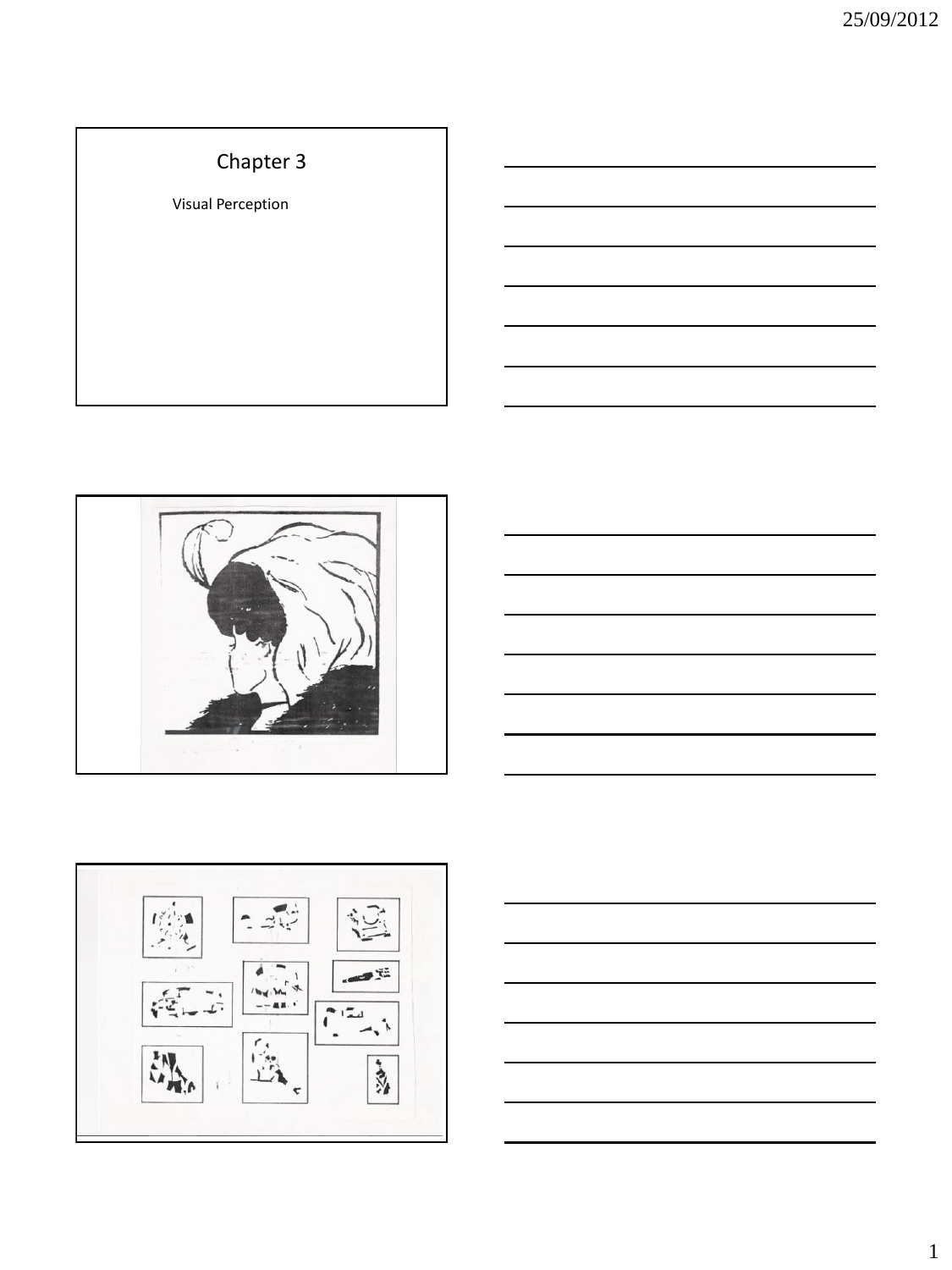



# Visual Search and Features

Visual Search – look through array of stimuli to find target distinguished buy one or more features.

- locate easily a target defined by single feature (colour, orientation) – "Pop out"

 - harder to locate target defined by combination of features - ZAP on Visual Search



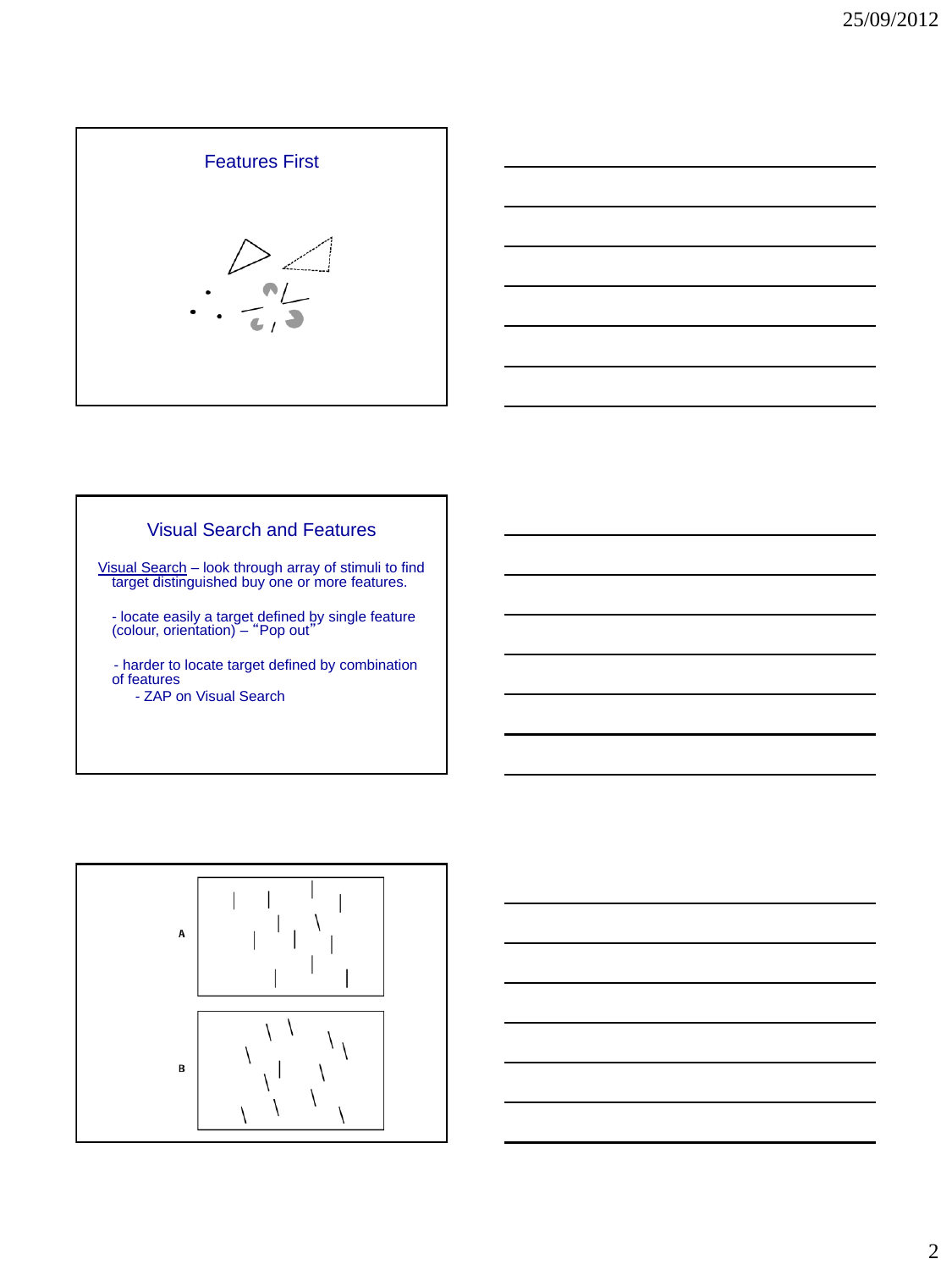



• Show demo of difficult object recognition

### Visual Search and Features - 2

Search Asymmetries – easy to locate broken circle in set of complete circles, or slanted line in set of vertical lines - harder to locate complete circle in set of broken circles or vertical line in set of slanted lines

**Implications** 

- "Gap" and "Tilt" are features; "No gap" or "No tilt" are not features
- Visual search data identify elemental features of visual system.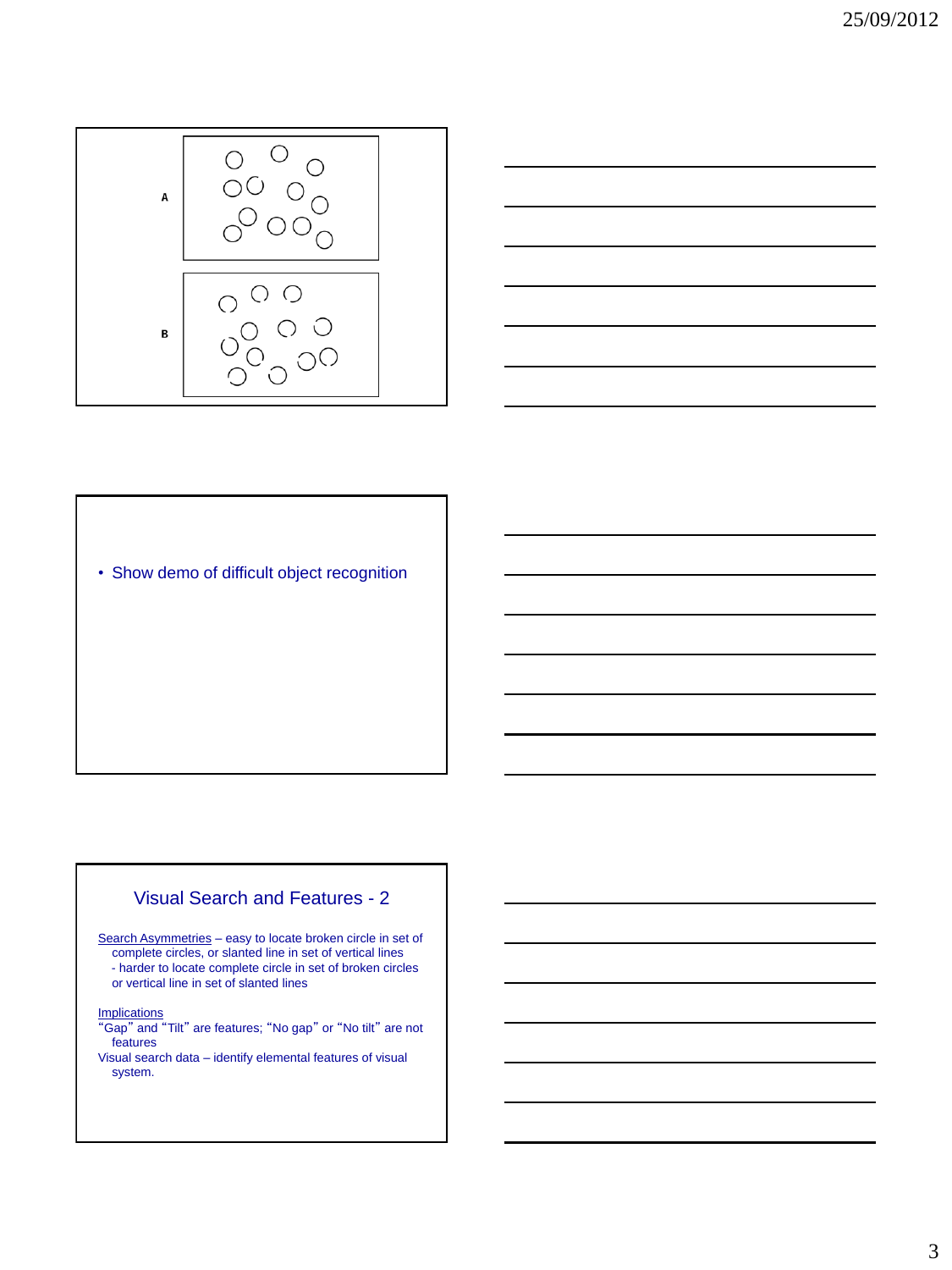## Visual Perception

Interpretation of Visual Stimuli - depend on but not determined just by visual input. - multiple interpretations (e.g. ambiguous figures)

- interpretation depends on perceptual organization
- active input from perceiver not passive process
- object recognition depends on how visual input is parsed (analyzed) and organized.

## Object Recognition

Feature Detectors – operate in parallel, info from detectors must be organized and bound together.

Parsing and Figure-Ground, Depth and Orientation

- which parts go together & which belong to different objects? - partially obscured objects
- What is focus (figure) and what is ground (background)?
- Associate 2 visible parts of visually obscured object.
- Is object right side up? Sideways? Upside down?
- Which parts of object are obscured by other objects? - Impossible objects

# Object Recognition - 2

Figure-Ground – ambiguous figures (face vs. vase, Necker cube, wife & mother-in-law). Info not in stimulus, organization must be imposed by perceiver.

- 4<sup>th</sup> ed of text has good examples showing how organization comes before feature detection.
- Organization  $\rightarrow$  informs interpretation of features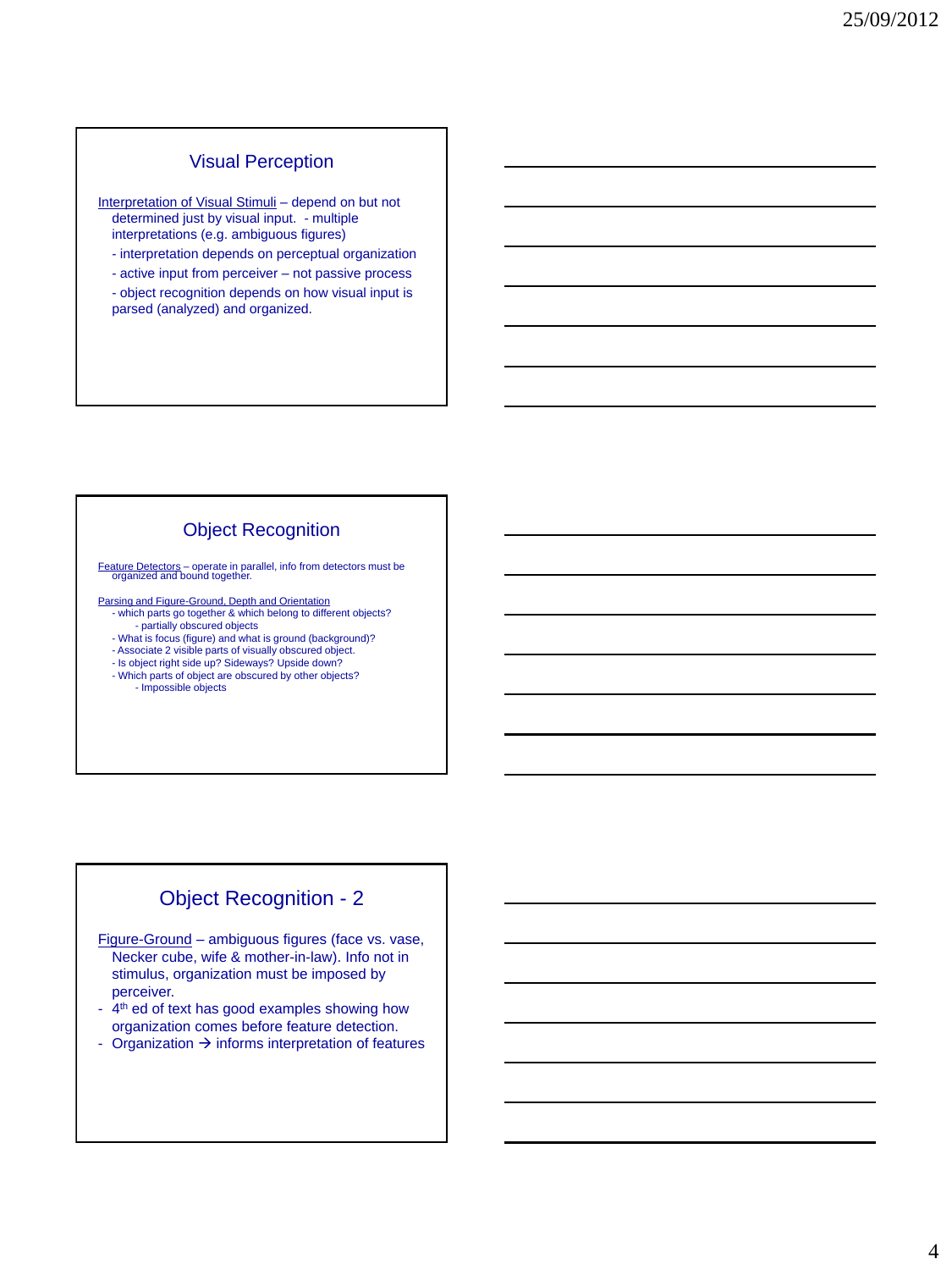# Object Recognition -3

- Priority of features visual search task – Stimuli differing in simple feature pop out
- $\cdot$   $\rightarrow$  Importance of both top-down & bottom up processes
	- parallel processing

# "Laws" of Perception

- 1) Interpretation of stimulus input must fit with all the information available.
- 2) Ockham's razor: simplest possible explanation.
- 3) Interpretation must be reasonable, not rely on coincidences.

## Recognition: First Considerations

Object Constancy – recognize objects in different positions, different orientations, when partially obscured, under different lighting conditions.

- recognize different exemplars, e.g. different types of dogs, letter A written in different handwriting styles

Context Effects – perception of objects influenced by context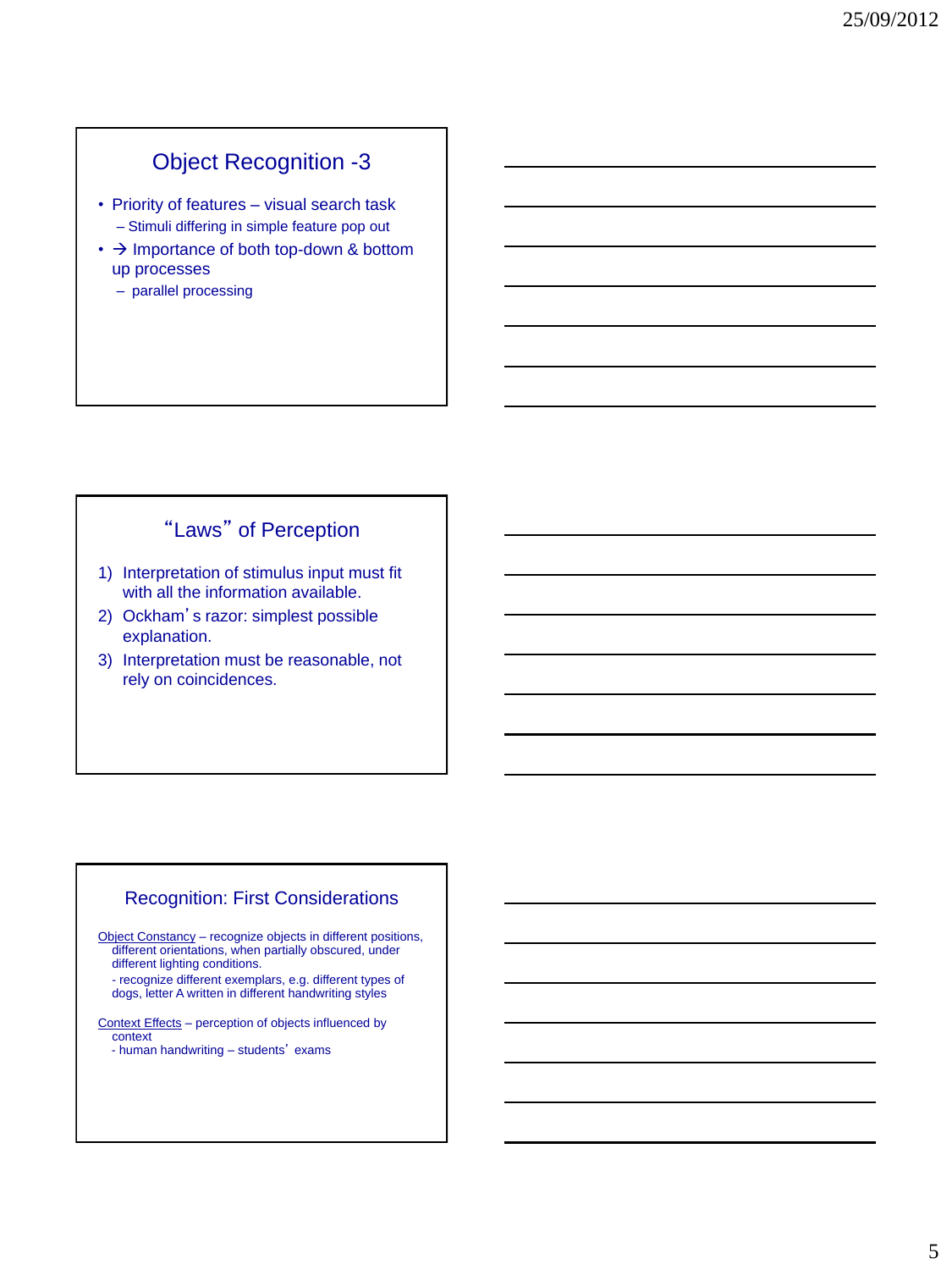

### Features First

Recognize objects from features (e.g. recognize a person from their hair or silhouette, the way they walk, shape of nose etc.)

Feature detectors in visual system: lines, edges, angles (3-D corners), curves, more complex units

Features in **perceptually organized input** (after Figure/Ground,<br>Parsing, Depth, Orientation have been processed)<br>- Dalmatian example – only see dog<sup>'</sup>s features (head, legs, etc.<br>when field has been correctly organized.<br>-

# Features First

#### Advantage of Features

- 1) Features as general purpose building blocks (lines, curves, angles etc.)
	- Some features innate; others learned
- 2) Features may enable us to categorize objects (e.g. letters of alphabet)
- all As have short crossbar in middle, two slanted lines which meet at top 3) Features cause us to focus on common attributes.
- 
- 4) Features detected early in perception, & then assembled into more complex wholes.
	- integrative agnosia sufferer can detect specified features, but can't judge how features are bound together to form complex objects.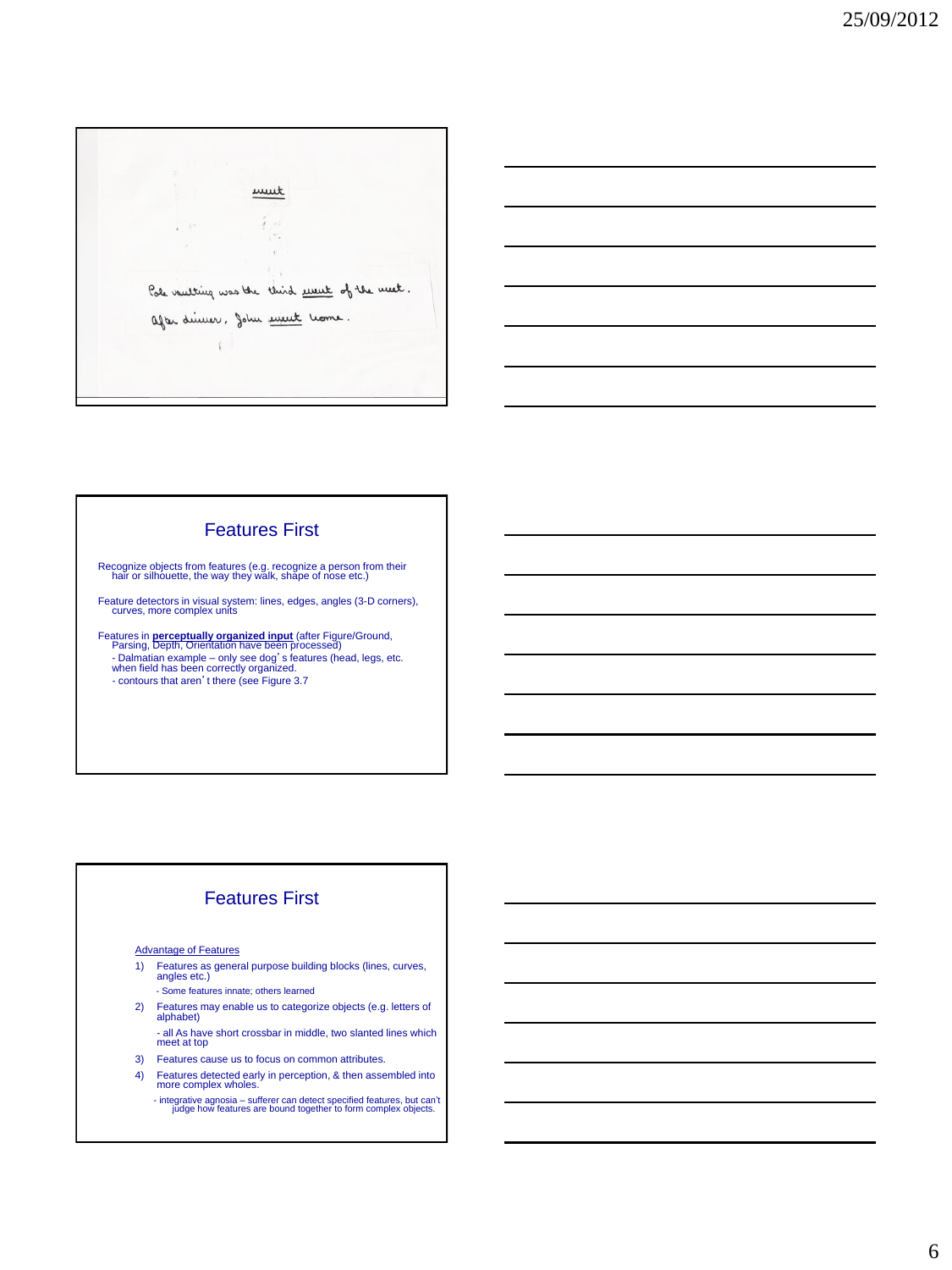### Word Recognition

Logic of Word Recognition Studies

- present words for very short durations (tens or 100s of milliseconds) in a *tachistoscope* (now by computer).
- word followed by post-stimulus mask (set of letters or symbols that appear in the same place as word) (Why?)
- Measure accuracy: % letters or words identified or *threshold*: duration at which word is recognized by a subject X% of the time.

### Word Recognition: Definitions

Word-Frequency Effect

- The more frequent is a word, the lower its recognition threshold.
- E.g "event" (freq = 179) vs. "went" (freq = 4162)

Repetition Priming

- If a word is repeated, the threshold is lower for the second or subsequent presentations than for the first.

### Word Recognition: Definitions

Word Superiority Effect

- Present Letter (E or K)

- Then present letter (E or K), nonsense word (e.g. JILE or JILK) or word (DARK or DARE) plus mask. (Why??)
- S responds yes or no to indicate whether the target letter had been in second stimulus
- Ss do better for words than nonwords or letters, & better for well-formed than ill-fomed nonwords.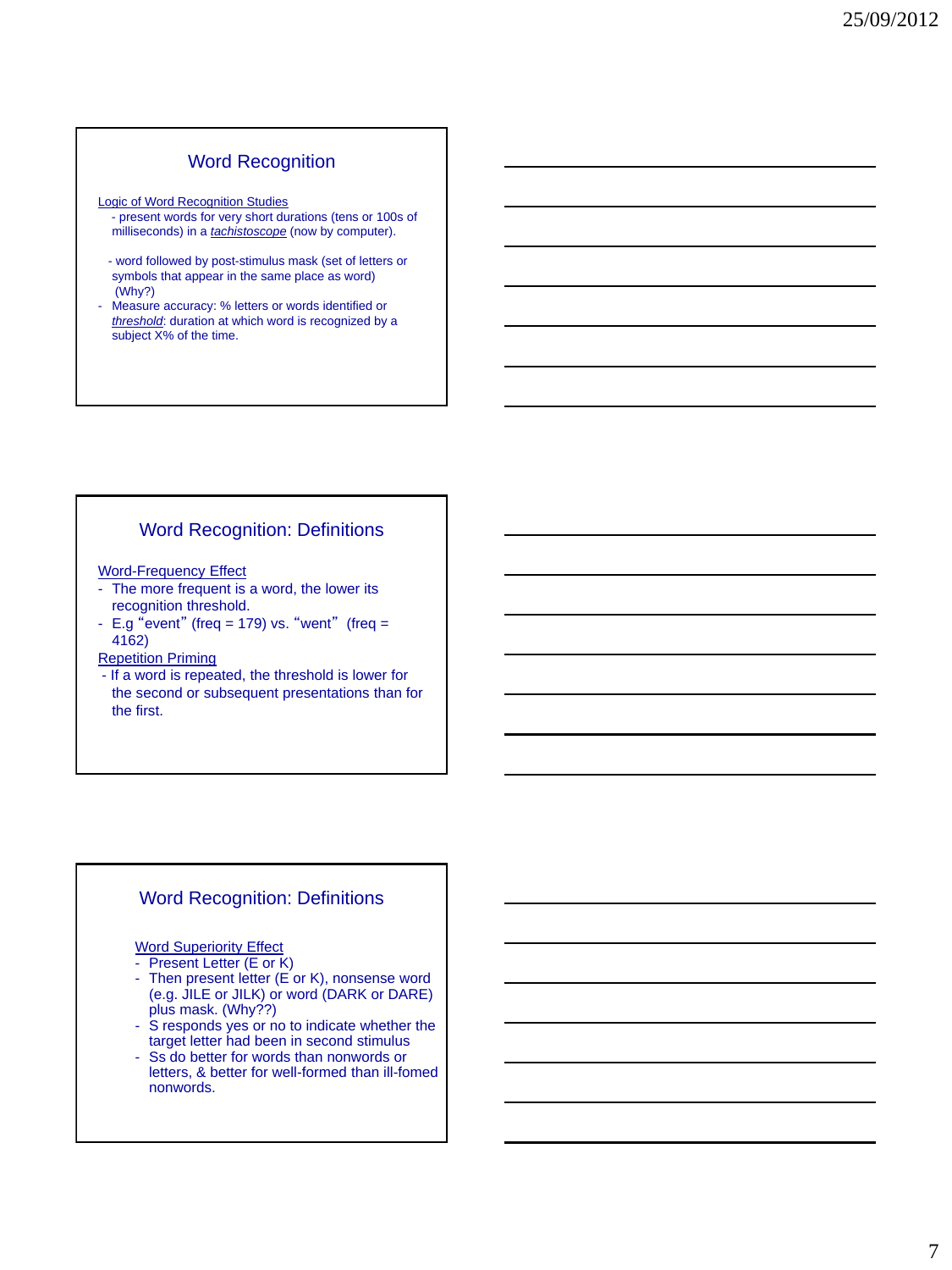### Word Superiority Effect

- Recognizing single letter harder than recognizing letter in context of a word or well-formed nonword.
- Identifying letters and words are parallel processes with mutual facilitation
- Identification of elements (letters or features) facilitates ID of objects, and vice versa

Bottom-up and top down processes interact

#### Well-Formedness

(Legitimate Spelling Patterns or High Pronunciability)

- Recognizing unfamiliar word-like stimuli (e.g. jilk or *grack*) faster than random strings of letters (e.g. *lkgi* or *rwokl*)
- Recognizing a letter in context of low-frequency word faster than in context of well-formed nonsense word which is faster than in context of poorly-formed nonsense word.
- Well-formedness effect is continuous, not all-ornone.

### Word Recognition Errors

Word-Frequency Effect

- The more frequent or probable is a word, the lower its recognition threshold.
- Over-regularization Errors and Well-formedness
- A word with low-frequency spelling pattern (illformed word) is likely to be misread as a wellformed word.
- nonsense word (e.g. *blafe*) likely to be read as a word (*plate* or *blade*)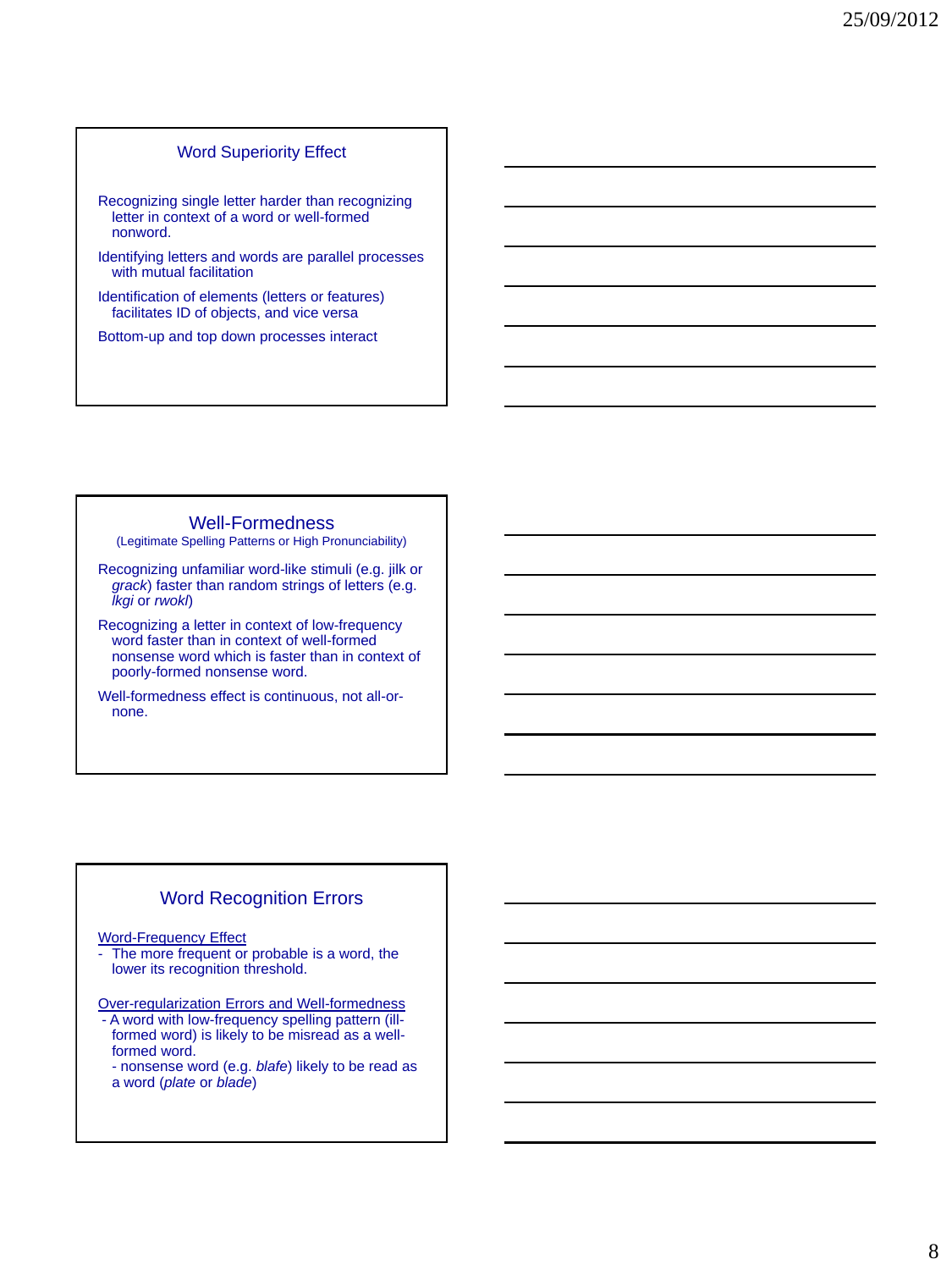

## Feature Nets and Word Recognition

Parallel distributed processing (PDP) models - feature nets

- computer models that simulate neural connections

Network of "detectors" in hierarchical layers<br>- first layer: feature detectors (lines, curves, angles, etc. See<br>- Chapt 2).<br>- second layer: letter detector<br>- second layer: letter detector<br>- strong activation of features →

- 
- 

- third layer: bigram detectors<br>
Strong activation of letters  $\rightarrow$  activation of logram detectors<br>
- activation of t and h increases activation of the detector<br>
increased activation of words containing th<br>
High-frequency



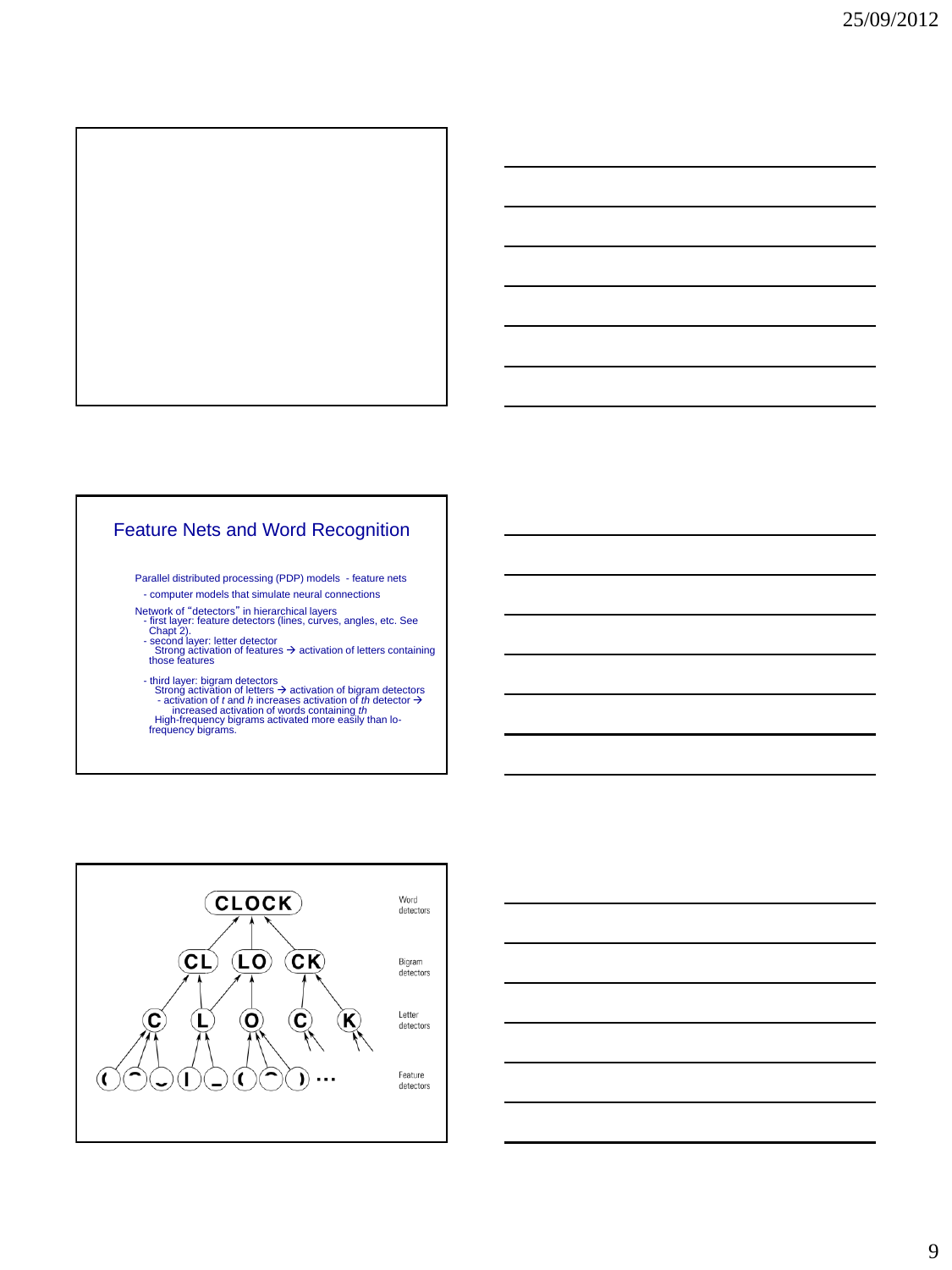## Feature Nets and Well Formedness

- higher level: word detectors active when appropriate letters & letter pairs are seen

Detectors have resting or baseline activation levels; need input to increase activation level to threshold.

Detectors analogous to cell assemblies, but aren't neurons. Baseline activation level determined by (1) Frequency and (2) Recency of activation

Well-formed nonwords receive activation from bigram detectors. *JICE* and *SPRAKE* perceived faster than *ICJE* and *KPSERA*

### Confusion and Ambiguous Stimuli

- Very short presentation, blurred input or type (CORN)

- $\rightarrow$  some features of some letters not processed  $\rightarrow$  letter not recognized. E.g. CO\*N
- Not all features of R processed  $\rightarrow$  A, B & P activated as well as R
- Uncertainty resolved at higher level, e.g. bigram detectors RN more frequent bigram than BN; RN needs only weak input to fire
- but BN needs strong input - Word level detectors  $\rightarrow$  AN frequent bigram, but COAN not a word. COBN & COPN also not words. CORN frequent word.

## Recognition Errors

*CQRN* or *COPN* will be perceived as *CORN.*

- letters *O* and *Q* have features in common. *O* will be activated when *Q* is presented. Same for *P* and *R*.
- *- CO and OR* detectors weakly activated when *CQRN* presented - *CO* and *OR* have higher baseline activation than *CQ* and *QR*; Need less input to reach threshold.
- Rapid presentation of *CQRN* gives erroneous perception of *CORN*

Network always biased towards frequent words or spelling patterns.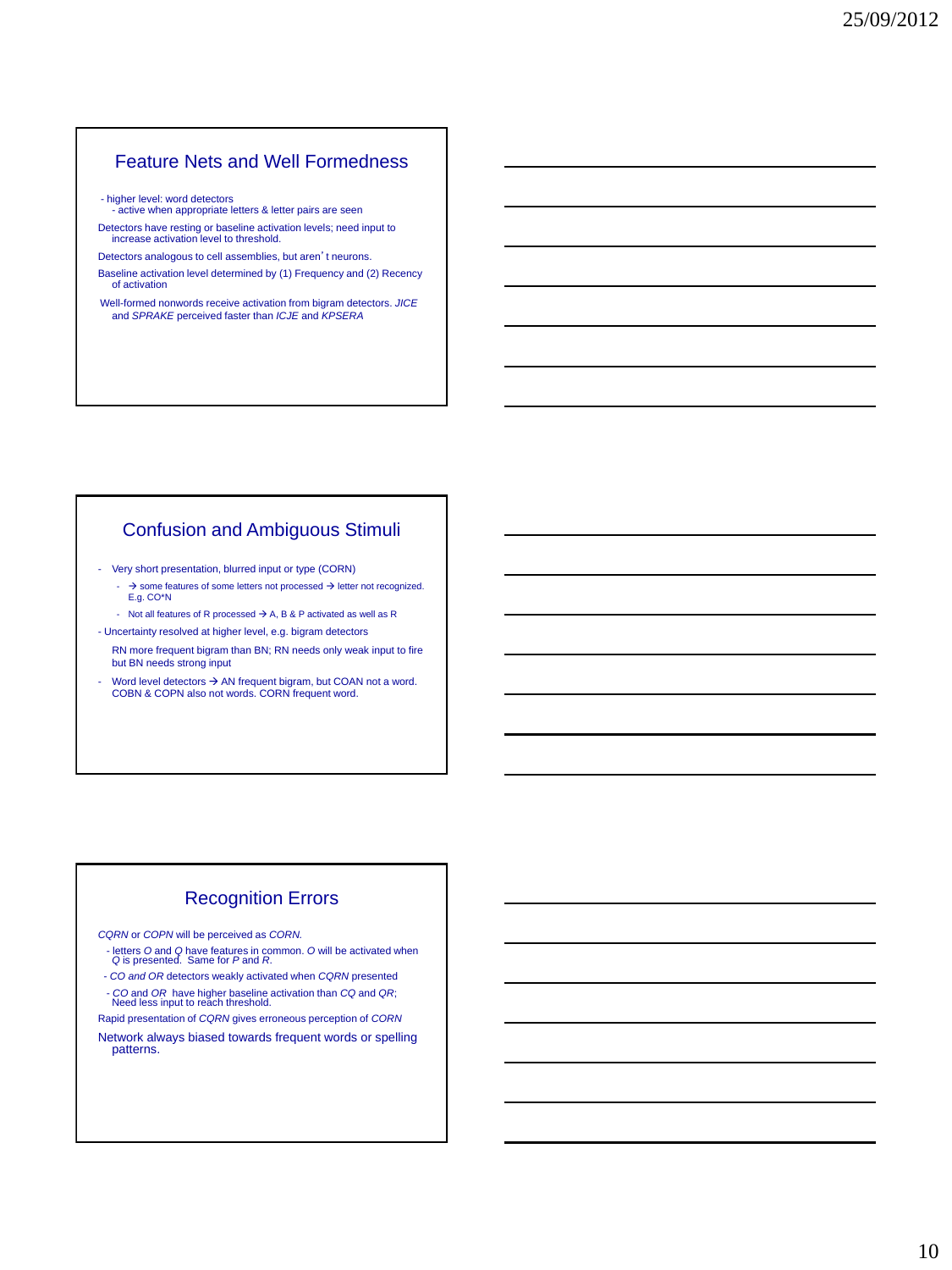

### Parallel Processing and Distributed Knowledge

Knowledge of spelling pattern frequencies not stored in given location -- no "look-up" of frequency information or activation level, no active ordering of possibilities

 -- no local representation (e.g. a number rating strength of detector) Knowledge of spelling pattern frequencies operates through activation thresholds and connections between detectors.

 $\rightarrow$  simple mechanical process

- knowledge distributed throughout network in *pattern* of activation thresholds.

Inferences (perceptions) are not active. Making inferences not problem-solving process.

#### Efficiency vs. Accuracy Tradeoff in Feature **Nets**

100% accuracy requires processing every possibility  $\rightarrow$  lose **efficiency** 

Environment is highly predictable. Language is redundant.

Feature nets rely on predictability & redundancy to increase efficiency.

Theme of Reisberg's book – "heuristic" processing

Note: Page 81 of 4<sup>th</sup> ed. - implies we don't process all<br>letters when reading. This is not true. Skilled readers<br>do process all letters. Skilled readers don't guess.<br>They use knowledge of spelling patterns, word<br>frequenci

- Skilled readers better proof readers than poorer readers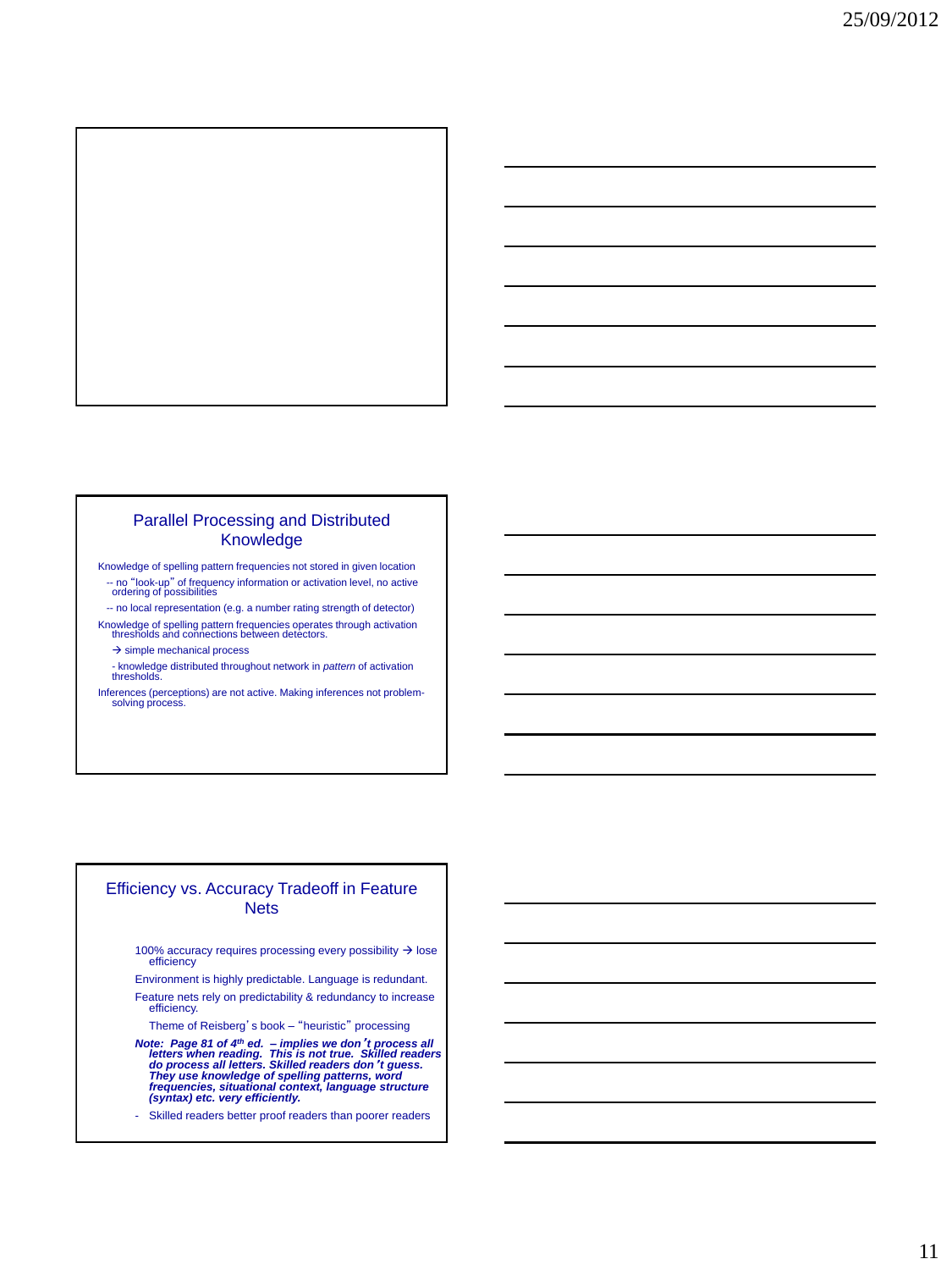# Speed Reading

Speed reading or skimming to obtain specific information from text is useful strategy

Skimming does not allow absorption of material read. Must attend to content & rehearse in order to remember.

# Proof Reading

Skilled readers normally read for meaning, and do not read to detect spelling errors.

Harder to proof read one's own work detectors highly primed.

To proof read effectively, must learn NOT to read for meaning.

# Descendants of the Feature Net

#### McClelland & Rumelhart

Included **inhibitory connections** in addition to **excitatory**<br> **connections**. E.g. activation of one letter (T) may inhibit activation<br>
of another (Q) because Q seldom follows T.

**Top-down** as well as **bottom-up connections**. E.g, word detectors can influence letter detectors.

Context effects: bread and b......r

#### Neurological evidence

- neurons send information from brain to cells in retina, cortical cells send info to LGN cells. Etc.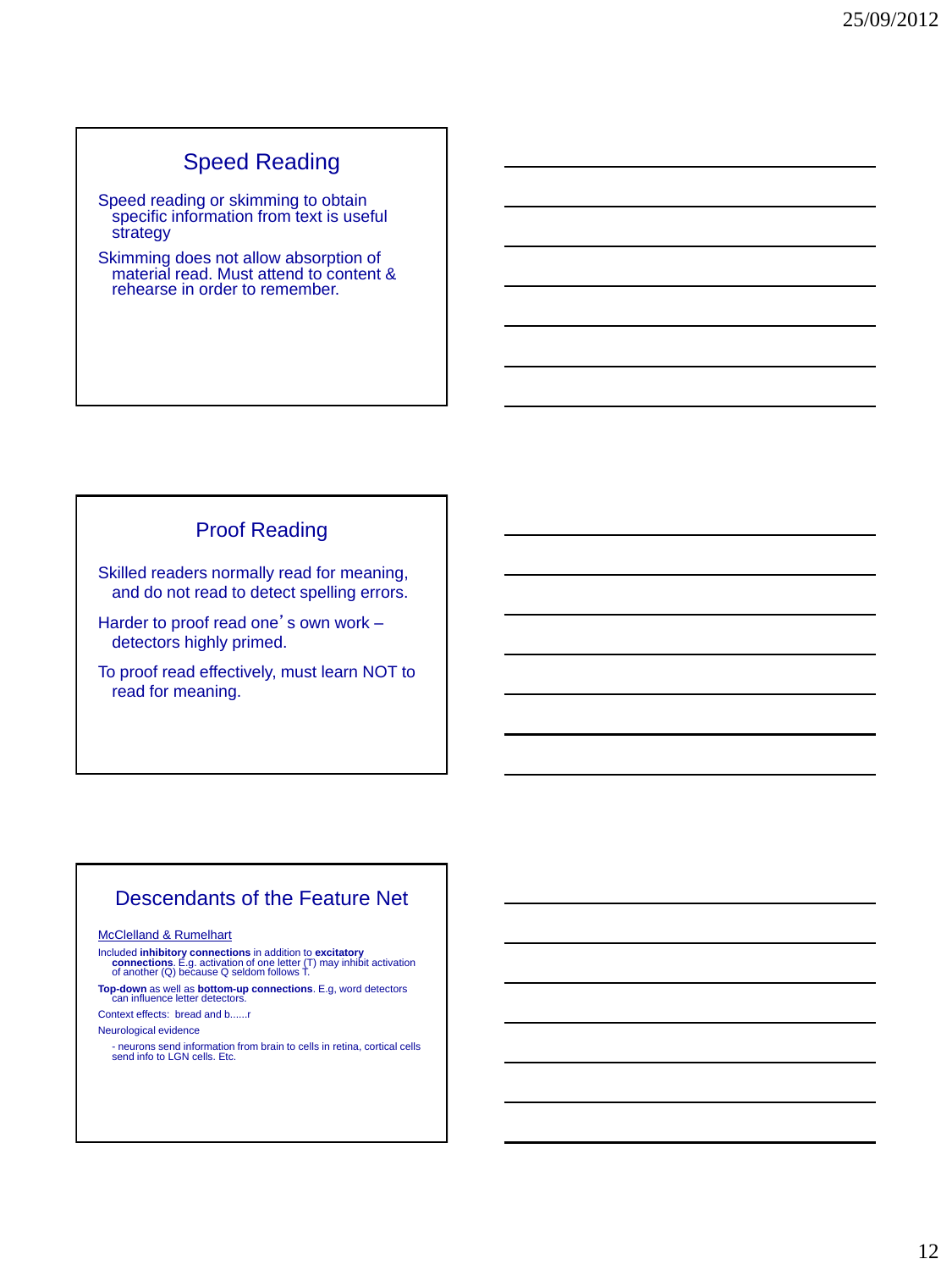# Descendants of the Feature Net

Recognition by Components (RBC Model)

- *Geons (Geometric Ions)* simple 3-D shapes -- basic building blocks of object perception.
- approx. 3 dozen needed
- Geons can be recognized from any angle (e.g. cube, cone, cylinder, C-shape)
- RBC Model hierarchical
	- feature detectors (lines, edges, curves, angles, etc.)
	- geon detectors (analogous to bigram detectors)
	- combinations of geons (See Neisser, p. 80)

Objects easily identified if geons identifiable – Figure 3.15



# Modalities Other than Vision

#### Recognition Errors in Hearing

Frequency effects, effect of well-formedness, & repetition priming found in auditory perception.

### "Regularizing" Errors found.

#### *Restoration Effect*

- Single phoneme deleted from tape recording of a word, e.g. delete /s/ from *legislature* and insert a burst of white noise.
- People hear the word (and some accompanying noise), and don't realize that sound is missing.
- People hear a note in a familiar melody even when note has been replaced with noise.
- See Required Reading by Warren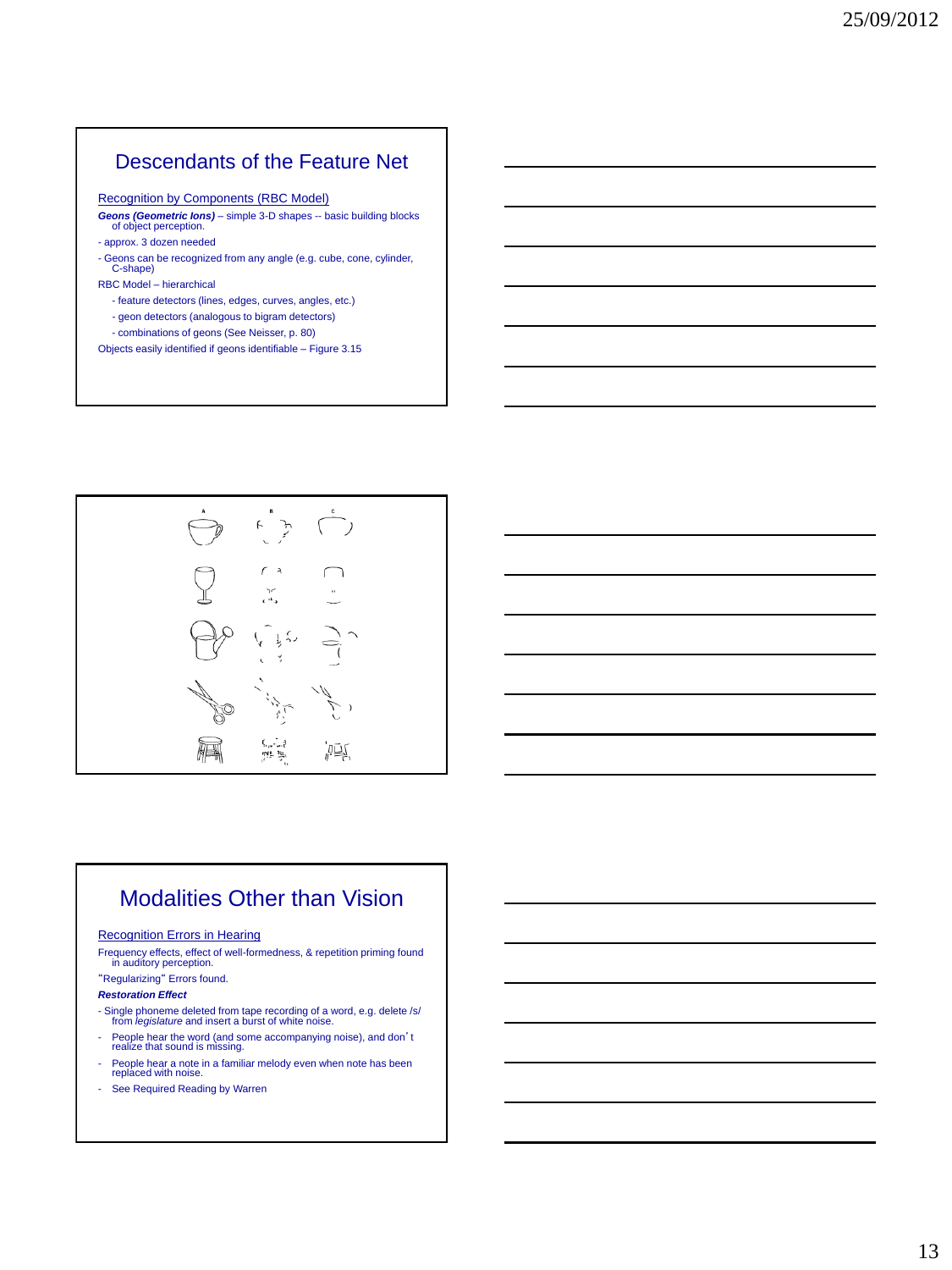# Facial Recognition

Evidence that Facial Recognition involves Specialized **Mechanism** 

- 1) Facial recognition depends on orientation moreso than recognition of other stimuli. Upside-down faces hard to recognize. Larger effect of orientation for faces than for other objects.
- 2) Prosopagnosia visual recognition of objects okay, but person can't recognize faces.
	- loss of face recognition plus (1) cow recognition, (2) warblers, (3) cars, (4) dogs. - get effect of orientation for these other stimuli e.g dog judges.
	-
	- prosopagnosia not merely loss of face recognition involves recognition of individuals in highly familiar categories

# Facial Recognition

**Hypotheses** 

Two recognition systems: (a) Recognition of simple parts & assembly into wholes - general object recognition

(b) larger-scale configurations→Specialized system -<br>recognition of individuals within familiar category. - can't operate with upside-down stimuli - fusiform face area (FFA)

Damage to (a) → object agnosia but faces ok<br>Damage to (b) → prosopagnosia

## Top-down Influences on Object **Recognition**

#### Effects of Large Context

Tulving, Mandler & Baumal: Target word presented in context of one to 8 words. Context appropriate or not.<br>E.g. At the circus, the children saw ....

- Recognition facilitated by appropriate context. Inappropriate context interfered.
- Not guessing effect. Context somehow speeded perception.
- $\rightarrow$  perception connected with other knowledge